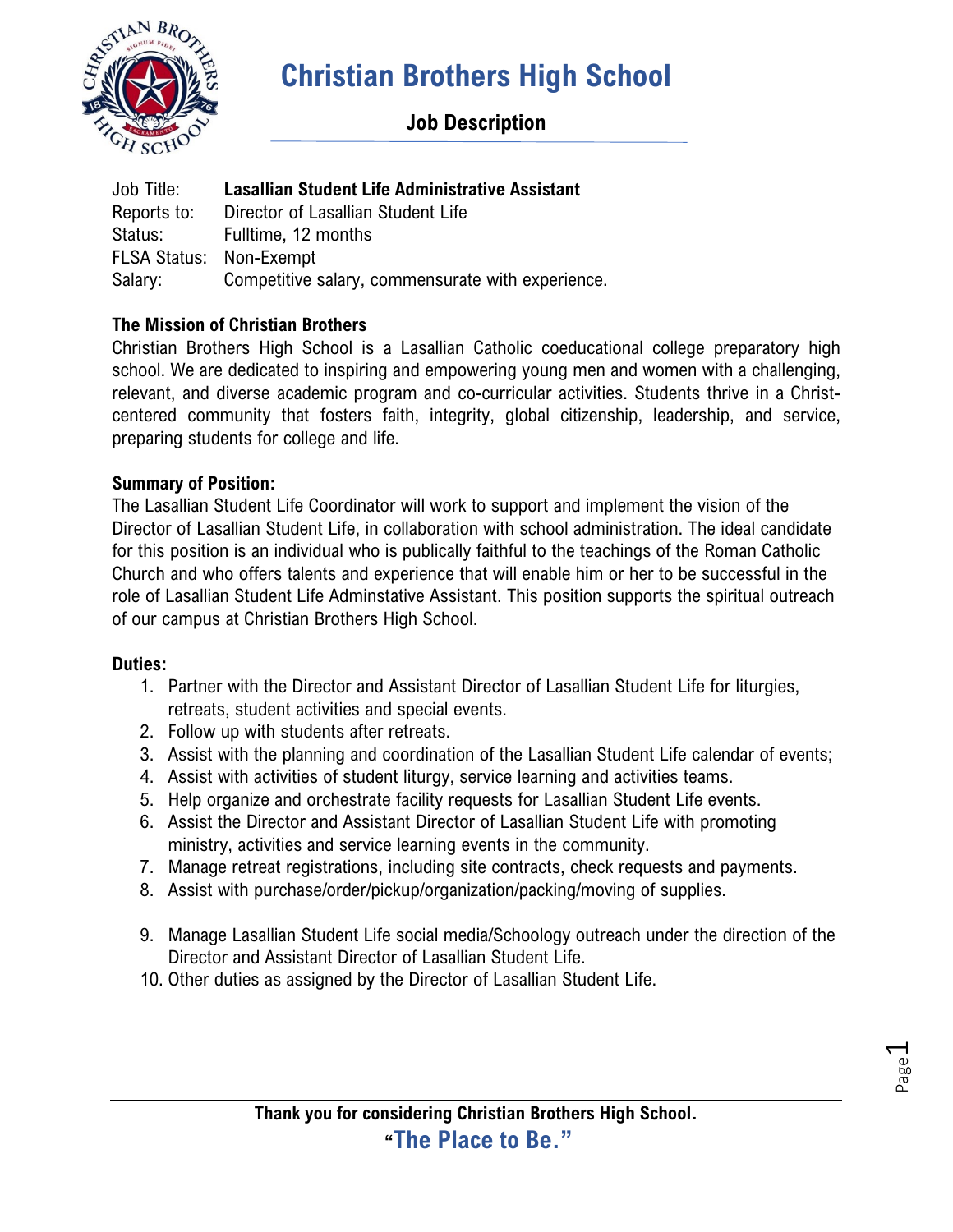

# **Christian Brothers High School**

## **Job Description**

### **Qualifications Knowledge and Skills**

- 1. Demonstrated ability and desire to embrace ownership of the Lasallian Catholic mission.
- 2. Demonstrated passion and appreciation for the Catholic faith and a commitment to the teachings of the Church.
- 3. Ability to prioritize and give attention to a variety of projects simultaneously.
- 4. Strong organizational skills.
- 5. Proficient in office technology, such as Microsoft Office (Word, Excel, Publisher, Outlook, etc.), copier/fax machines.
- 6. Possess the ability to show initiative and work independently.
- 7. Familiarity with various social media outlets.
- 8. Flexibility to attend occasional evening, overnight or weekend events.
- 9. A willingness to embrace the campus commitment to diversity, equity and inclusion.
- 10. Excellent oral, written and verbal communication skills that would enable the individual to maintain a good rapport with parents, students and staff.
- 11. Ability to lift, load, move, gather, pick up supplies, bins or materials up to 25 pounds.

### **Education and Experience**

- 1. Education: Prior experience in secondary education preferred. Bachelor degree preferred.
- 2. Prior experience in ministry or retreat organizing preferred.

### **Physical Requirements**

- 1. Ability to sit, walk, stand, bend, squat, climb, kneel, and twist on an intermittent or sometimes continuous basis
- 2. Ability to grasp, push, and/or pull objects
- 3. Ability to reach overhead
- 4. Ability to lift up to 25 lbs.
- 5. Ability to operate a computer
- 6. Ability to process written, visual, and/or verbal information
- 7. Ability to operate basic office equipment and tools PC, Fax Machine, Telephone, Calculator, Copier, Printer.

Qualified individuals must perform the essential duties of the position with or without accommodation. A qualified person with a disability may request a modification or adjustment to the job or work environment to meet the physical requirements of the position. Christian Brothers High School will attempt to satisfy requests as long as the accommodation would not result in an undue hardship.